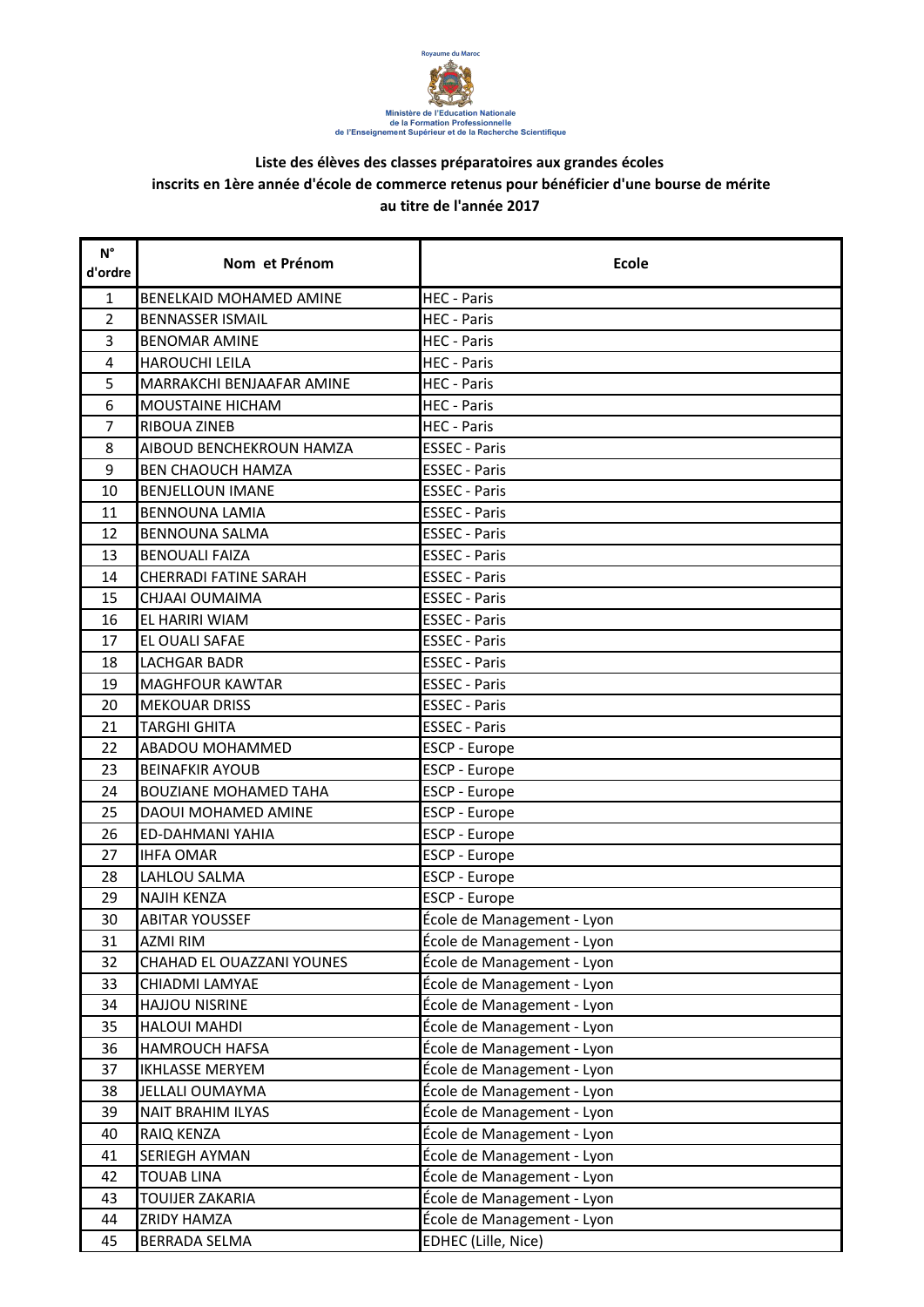

| $N^{\circ}$<br>d'ordre | Nom et Prénom                  | <b>Ecole</b>        |
|------------------------|--------------------------------|---------------------|
| 46                     | <b>BOUNOU SAFAA</b>            | EDHEC (Lille, Nice) |
| 47                     | EL MOURAOUAH YASSAMINE         | EDHEC (Lille, Nice) |
| 48                     | <b>FAWDI CHADI</b>             | EDHEC (Lille, Nice) |
| 49                     | <b>MIAJ GHITA</b>              | EDHEC (Lille, Nice) |
| 50                     | NYAMI MORABIT HAMZA            | EDHEC (Lille, Nice) |
| 51                     | SEMLALI SALMA                  | EDHEC (Lille, Nice) |
| 52                     | ABDELOUAHAD FARAH              | <b>ESC Grenoble</b> |
| 53                     | <b>BAROUKI YOUSSEF</b>         | <b>ESC Grenoble</b> |
| 54                     | <b>BENBELLA OTHMANE</b>        | <b>ESC Grenoble</b> |
| 55                     | BENCHARNIA OUMAYMA             | <b>ESC Grenoble</b> |
| 56                     | <b>BENMOUSSA AKRAM</b>         | <b>ESC Grenoble</b> |
| 57                     | <b>BOUKROUH MOUNA</b>          | <b>ESC Grenoble</b> |
| 58                     | <b>BOULASSAFER AYOUB</b>       | <b>ESC Grenoble</b> |
| 59                     | <b>BOULMAKOUL ASMAE</b>        | <b>ESC Grenoble</b> |
| 60                     | EL ALAOUI FARIS SALMA          | <b>ESC Grenoble</b> |
| 61                     | EL ASSAD ILHAM                 | <b>ESC Grenoble</b> |
| 62                     | EL ATRASSI RIM                 | <b>ESC Grenoble</b> |
| 63                     | <b>EL AZHRY IMANE</b>          | <b>ESC Grenoble</b> |
| 64                     | <b>EZZINE RAYAN</b>            | <b>ESC Grenoble</b> |
| 65                     | <b>FILALI SADOUK NIZAR</b>     | <b>ESC Grenoble</b> |
| 66                     | HACHAM EL MEHDI                | <b>ESC Grenoble</b> |
| 67                     | <b>HALIM SAFAA</b>             | <b>ESC Grenoble</b> |
| 68                     | <b>HAMLIRI ANWAR</b>           | <b>ESC Grenoble</b> |
| 69                     | HOMMIRI AMINE MOHAMED          | <b>ESC Grenoble</b> |
| 70                     | HOSNI EL MEHDI                 | <b>ESC Grenoble</b> |
| 71                     | <b>JABA WIAME</b>              | <b>ESC Grenoble</b> |
| 72                     | JENNANE FIRDAOUSSE             | <b>ESC Grenoble</b> |
| 73                     | <b>KARRADA DOUAA</b>           | <b>ESC Grenoble</b> |
| 74                     | <b>KMICHOU MERYEM</b>          | <b>ESC Grenoble</b> |
| 75                     | MAJDAOUI KHOULOUD              | <b>ESC Grenoble</b> |
| 76                     | NAZIHI KAOUTAR                 | <b>ESC Grenoble</b> |
| 77                     | <b>OUAHIB NASSIME</b>          | <b>ESC Grenoble</b> |
| 78                     | RAHMI SALMA                    | <b>ESC Grenoble</b> |
| 79                     | <b>RAMLI IMANE</b>             | <b>ESC Grenoble</b> |
| 80                     | SIMOU MIHAD                    | <b>ESC Grenoble</b> |
| 81                     | ZAHID SOUKAINA                 | <b>ESC Grenoble</b> |
| 82                     | ZARKAL CHADI                   | <b>ESC Grenoble</b> |
| 83                     | <b>BACHTAL MOHAMMED AMINE</b>  | Audencia - Nantes   |
| 84                     | <b>BOUKANNOUF ACHRAF</b>       | Audencia - Nantes   |
| 85                     | <b>BOUTAHRI MOHAMMED AMINE</b> | Audencia - Nantes   |
| 86                     | <b>CHEGGOUR LAMYAE</b>         | Audencia - Nantes   |
| 87                     | <b>DINIA LINA</b>              | Audencia - Nantes   |
| 88                     | <b>EL OUARRAK DRISS</b>        | Audencia - Nantes   |
| 89                     | ESSALIHI MOHAMED AMINE         | Audencia - Nantes   |
| 90                     | <b>LAAROSSI AYMAN</b>          | Audencia - Nantes   |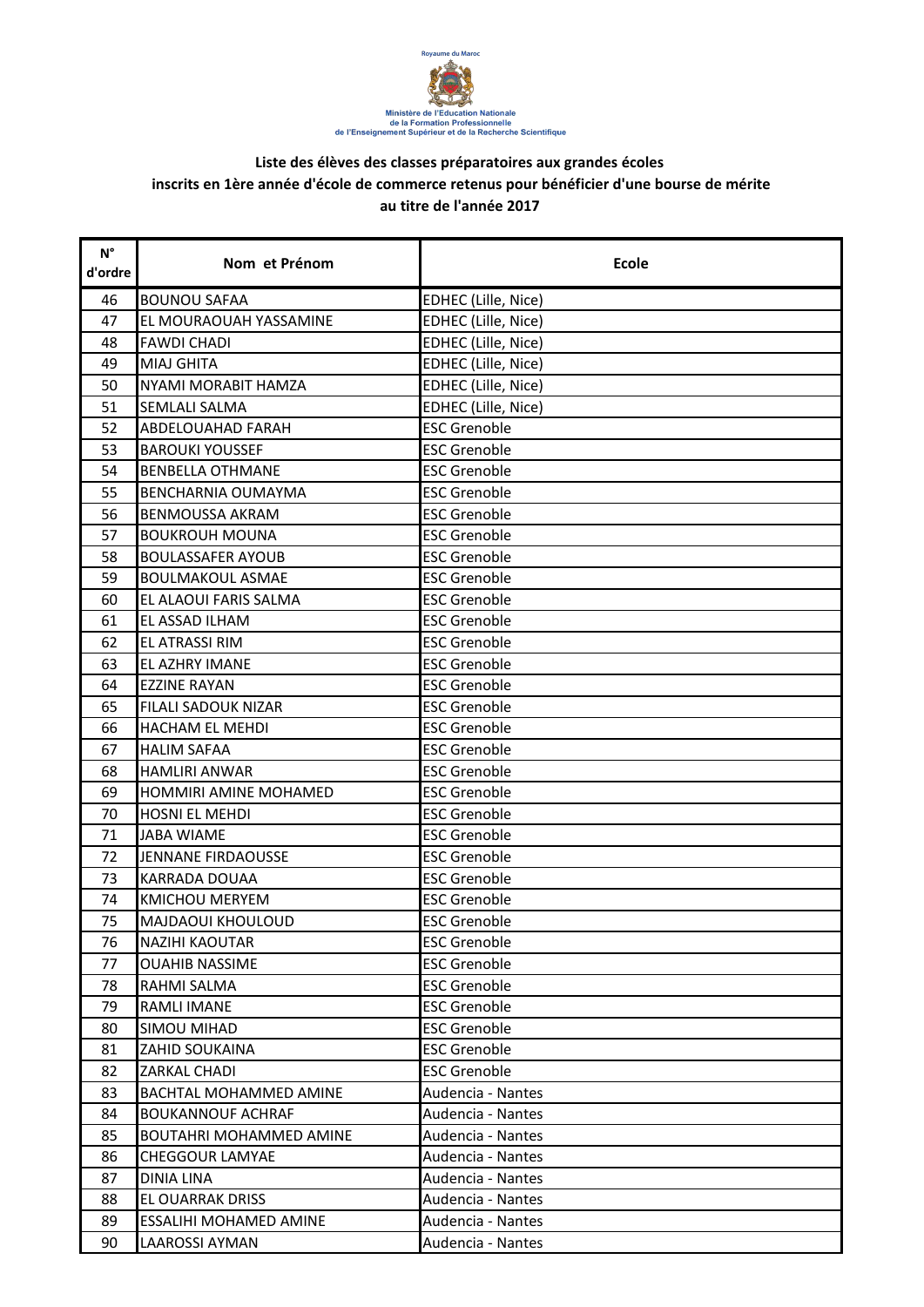

| $\mathsf{N}^\circ$<br>d'ordre | Nom et Prénom            | <b>Ecole</b>                                |
|-------------------------------|--------------------------|---------------------------------------------|
| 91                            | LAMRINI REDA             | Audencia - Nantes                           |
| 92                            | LAMSSAFRI RANIA          | Audencia - Nantes                           |
| 93                            | LAZRAK MAMOUN            | Audencia - Nantes                           |
| 94                            | <b>MAGHOUS AMINE</b>     | Audencia - Nantes                           |
| 95                            | <b>MOUNJI MANAL</b>      | Audencia - Nantes                           |
| 96                            | <b>TAHIRI AYA</b>        | Audencia - Nantes                           |
| 97                            | AIT LHAJ ALI ZAKARIA     | Neoma Business School - Reims, Rouen        |
| 98                            | <b>AOUANI AICHA</b>      | Neoma Business School - Reims, Rouen        |
| 99                            | <b>AOURARH BOUTAINA</b>  | Neoma Business School - Reims, Rouen        |
| 100                           | <b>BENBRAHIM KENZA</b>   | Neoma Business School - Reims, Rouen        |
| 101                           | <b>BENHIBA AMINE</b>     | Neoma Business School - Reims, Rouen        |
| 102                           | <b>BOUAZZA HAJAR</b>     | Neoma Business School - Reims, Rouen        |
| 103                           | <b>BOUDAD SAFAE</b>      | Neoma Business School - Reims, Rouen        |
| 104                           | <b>BOUDDIHAJ ANAS</b>    | Neoma Business School - Reims, Rouen        |
| 105                           | <b>BOUGADDOU MAJDA</b>   | Neoma Business School - Reims, Rouen        |
| 106                           | <b>CHARIFI EL MEHDI</b>  | Neoma Business School - Reims, Rouen        |
| 107                           | <b>CHRAIBI AMINE</b>     | Neoma Business School - Reims, Rouen        |
| 108                           | <b>EDDAHABI OTHMANE</b>  | Neoma Business School - Reims, Rouen        |
| 109                           | EL BAKKAL AMAL           | Neoma Business School - Reims, Rouen        |
| 110                           | EL KABANI MANAR          | Neoma Business School - Reims, Rouen        |
| 111                           | EL KHALLOUFI ISMAIL      | Neoma Business School - Reims, Rouen        |
| 112                           | EL MOUDEN MOHAMED ANOUAR | Neoma Business School - Reims, Rouen        |
| 113                           | EL QUAMMAH AMINA         | Neoma Business School - Reims, Rouen        |
| 114                           | <b>ES-SALHI TAHA</b>     | Neoma Business School - Reims, Rouen        |
| 115                           | EZ-ZIZI MOUAD            | Neoma Business School - Reims, Rouen        |
| 116                           | <b>GUEDDI FAOUZI</b>     | Neoma Business School - Reims, Rouen        |
| 117                           | <b>GUERROUME MANALE</b>  | Neoma Business School - Reims, Rouen        |
| 118                           | <b>HAFIDI YOUNES</b>     | Neoma Business School - Reims, Rouen        |
| 119                           | JANEDOUBY MOHAMED        | Neoma Business School - Reims, Rouen        |
| 120                           | <b>JEFFAL IMANE</b>      | Neoma Business School - Reims, Rouen        |
| 121                           | LAHLOU YASSINE           | Neoma Business School - Reims, Rouen        |
| 122                           | LAOUAOUDA SALMA          | Neoma Business School - Reims, Rouen        |
| 123                           | <b>LEBBAR ZAINAB</b>     | Neoma Business School - Reims, Rouen        |
| 124                           | OUAZZANI TOUHAMI NASSER  | Neoma Business School - Reims, Rouen        |
| 125                           | OUKIT YASMINA            | Neoma Business School - Reims, Rouen        |
| 126                           | <b>QAISSOUNI SARA</b>    | Neoma Business School - Reims, Rouen        |
| 127                           | SABIL MEHDI              | Neoma Business School - Reims, Rouen        |
| 128                           | SAFIH HOUSSAM            | Neoma Business School - Reims, Rouen        |
| 129                           | TALAL M HAMED            | Neoma Business School - Reims, Rouen        |
| 130                           | ZAKARI ISMAIL            | Neoma Business School - Reims, Rouen        |
| 131                           | ZAKI SAFAE               | Neoma Business School - Reims, Rouen        |
| 132                           | <b>ZROUQI GHITA</b>      | Neoma Business School - Reims, Rouen        |
| 133                           | ALMECHATT MOHAMED ANISS  | Kedge Business School - Bordeaux, Marseille |
| 134                           | <b>BALLOUTY AYA</b>      | Kedge Business School - Bordeaux, Marseille |
| 135                           | <b>BELAIDI SALMA</b>     | Kedge Business School - Bordeaux, Marseille |